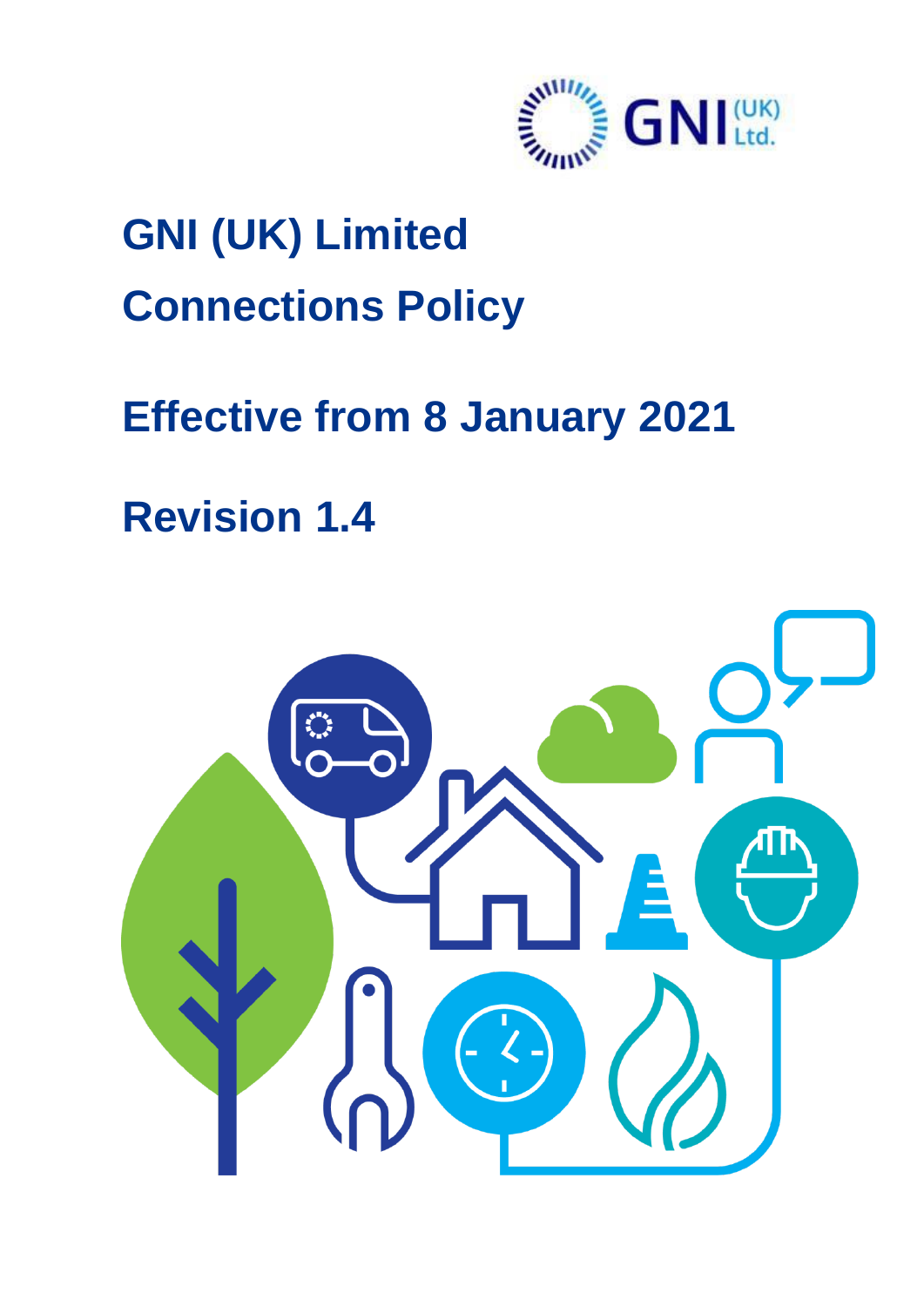### <span id="page-1-0"></span>Contents

| <b>Contents</b>                                           | 4  |
|-----------------------------------------------------------|----|
| 1. Introduction                                           | 5  |
| 1.1<br>Background                                         | 5  |
| 1.2 <sub>2</sub><br><b>Guiding Principles</b>             | 5  |
| 1.3<br>Role of the Utility Regulator                      | 6  |
| 2. Enquiry process and costs                              | 7  |
| Stage 1 - Enquiry                                         | 7  |
| Stage 2 - Feasibility Study                               | 8  |
| Stage 3 - Detailed Design And Construction                | 8  |
| 3. Technical and Operational Requirements                 | 9  |
| <b>Connection of Measurement Equipment</b>                | 9  |
| Flow and CV Measurement                                   | 10 |
| <b>Communications Interface</b>                           | 10 |
| <b>Gas Quality</b>                                        | 10 |
| Other Issues                                              | 10 |
| <b>4. Commercial Arrangements</b>                         | 12 |
| <b>Construction Stage</b>                                 | 12 |
| <b>Transportation Stage</b>                               | 12 |
| <b>5. Disconnections</b>                                  | 13 |
| <b>6. Other Arrangements</b>                              | 14 |
| Connection to Another Pipeline System                     | 14 |
| <b>Entry Connections</b>                                  | 14 |
| <b>Storage Facilities</b>                                 | 14 |
| <b>Appendix 1: Indicative Estimated Costs Of Offtakes</b> | 15 |
| <b>Appendix 2 - Connection Process Flow Diagram</b>       | 16 |
| <b>Appendix 3 - Gas Transportation Enquiry Form</b>       | 17 |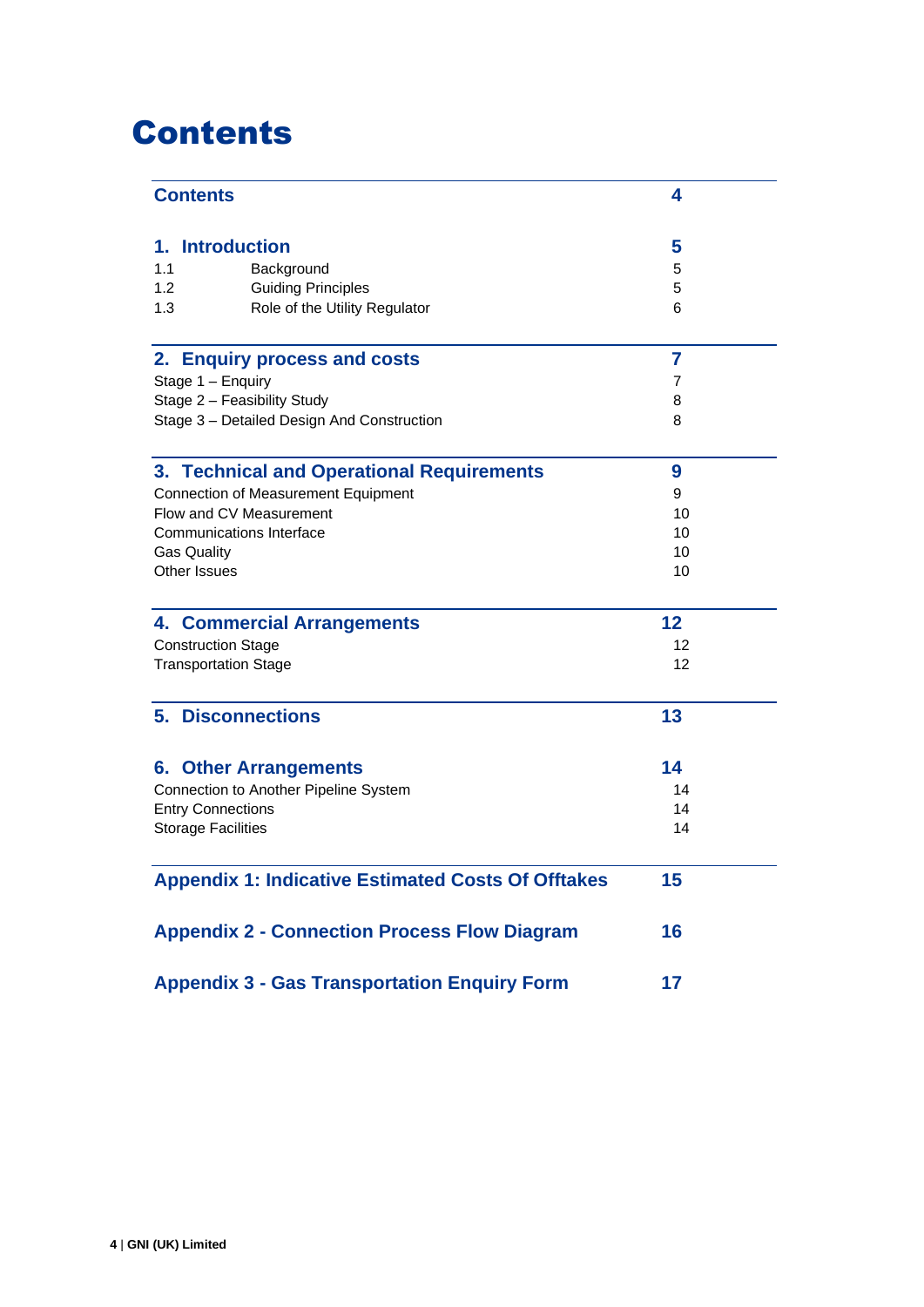### <span id="page-2-0"></span>1. Introduction

#### <span id="page-2-1"></span>**Background**

GNI (UK) Limited (GNI (UK)) owns and operates two natural gas transmission pipelines in Northern Ireland. The North-West gas pipeline, from Carrickfergus to Londonderry, serves Coolkeeragh power station in Derry and enabled the development of gas networks along the route. The South-North gas pipeline runs from Gormanston, in County Meath, to Ballyclare, Co. Antrim, where it links into the North-West pipeline. The pipelines are shown in the figure below.



**Figure 1: Map of GNI (UK) network.**

This document sets out the charging and policy requirements for future connections to the GNI (UK) Transportation System and also outlines what, at this stage, are the minimum requirements for all new connections to the GNI (UK) Transportation System. Given the individual nature and complexity of such connections, GNI (UK) will consider each application for a connection on a case by case basis. All connections will need to meet the minimum technical requirements detailed within this document.

#### <span id="page-2-2"></span>**Guiding Principles**

GNI (UK) will enter into discussions with any bona-fide interested party for the provision of a connection to its network. All design and construction work undertaken by GNI (UK) associated with the connection and offtake facilities is fully rechargeable to the party entering into the contracts with GNI (UK). No differentiation will be made between classes of applicant.

In all cases the parties requesting a connection to the GNI (UK) Transportation System shall meet the full costs of making the connection and therefore no recovery of connection costs will be sought by way of conveyance charges to gas suppliers.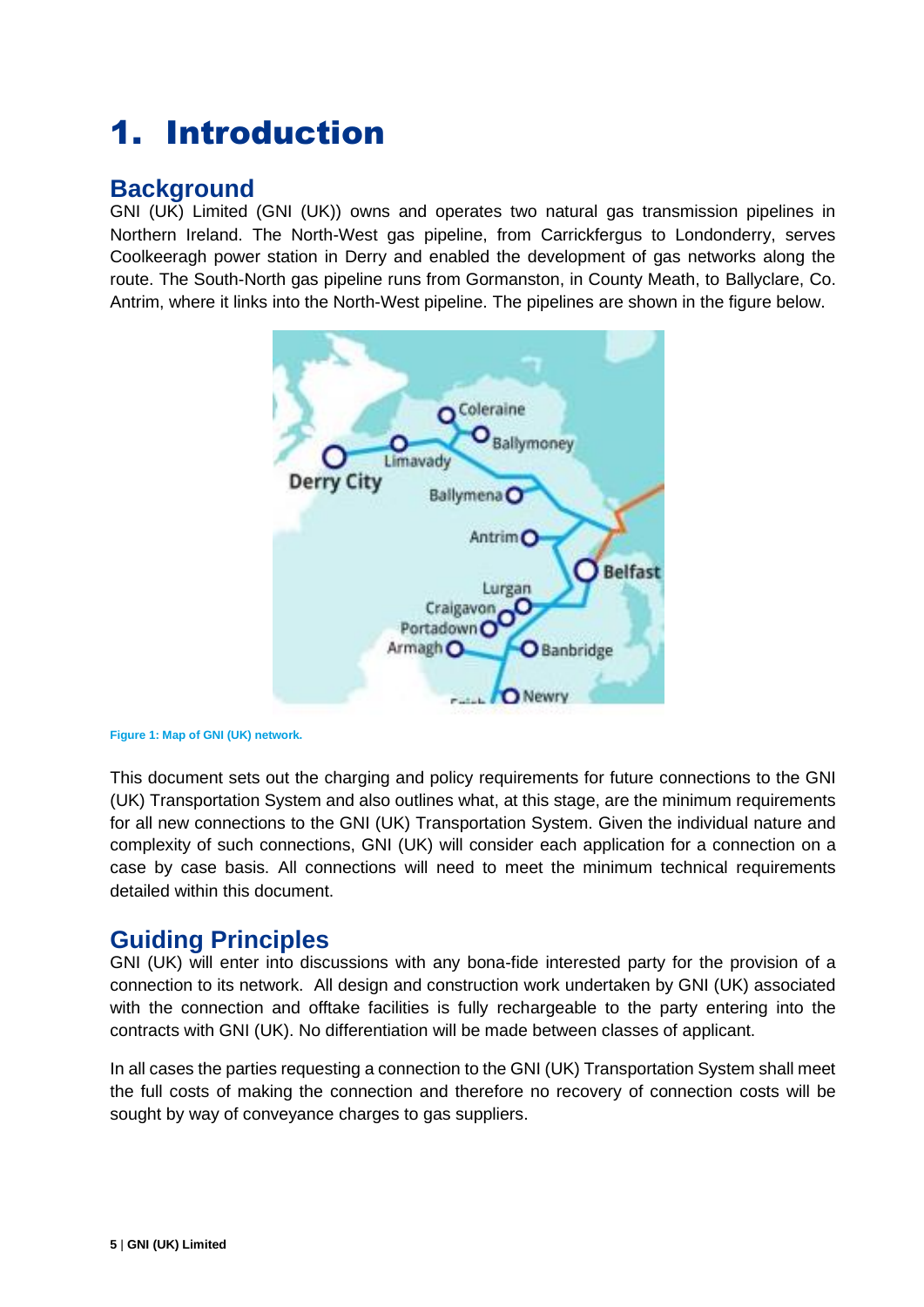GNI (UK) requires offtake facilities to be installed to enable monitoring and control of offtake rates to take place. GNI (UK) will give full consideration to any request by a connecting party for additional equipment to be installed in order to provide greater offtake flexibility.

GNI (UK) will own and have sole control of the physical connection to the pipeline (for security of supply) and will also need to know the volume and the calorific value of the gas which passes through that connection (for charging and pipeline integrity monitoring purposes).

Where necessary, it will be the responsibility of the connecting party to obtain all relevant planning consents and land or wayleave acquisitions, to enable the connection, compound and any associated pipework to be constructed.

GNI (UK) will not be required to make or maintain such a connection if:

- (a) the making or maintaining of the connection involves danger to the public and / or a risk to the safety of the Network, provided that GNI (UK) has taken all such reasonable steps to prevent such danger from occurring;
- (b) there is insufficient capacity in the Network;
- (c) GNI (UK) has reasonable grounds to believe the making of the connection would be in conflict with:
	- (i) the relevant objectives set out in its licence;
	- (ii) any public service obligation (where applicable); or
- (d) if there are any serious economic difficulties with take or pay contracts;

In any such case GNI (UK) will provide substantiated reasons for believing such circumstances apply.

#### <span id="page-3-0"></span>**Role of the Utility Regulator**

The Licence granted by the Utility Regulator (UR) to GNI (UK) for the conveyance of gas includes Condition 2.3 which requires GNI (UK) to issue a statement of policy regarding connection charges, terms for connection and meter connections and disconnections. This connection policy document is prepared and issued in accordance with this licence condition and is subject to approval by UR.

Where there is a dispute between GNI (UK) and any person entitled or claiming to be entitled to a connection to the GNI (UK) Network in respect of the terms of an agreement for the connection to be made ('connection agreement'), any party to the dispute may make an application to UR for determination of the terms of the connection agreement.

GNI (UK) shall not make or agree to make a connection between any premises (other than any premises which may constitute a Storage Facility or LNG Facility) and the network without the prior written approval of the Utility Regulator to the making of that connection.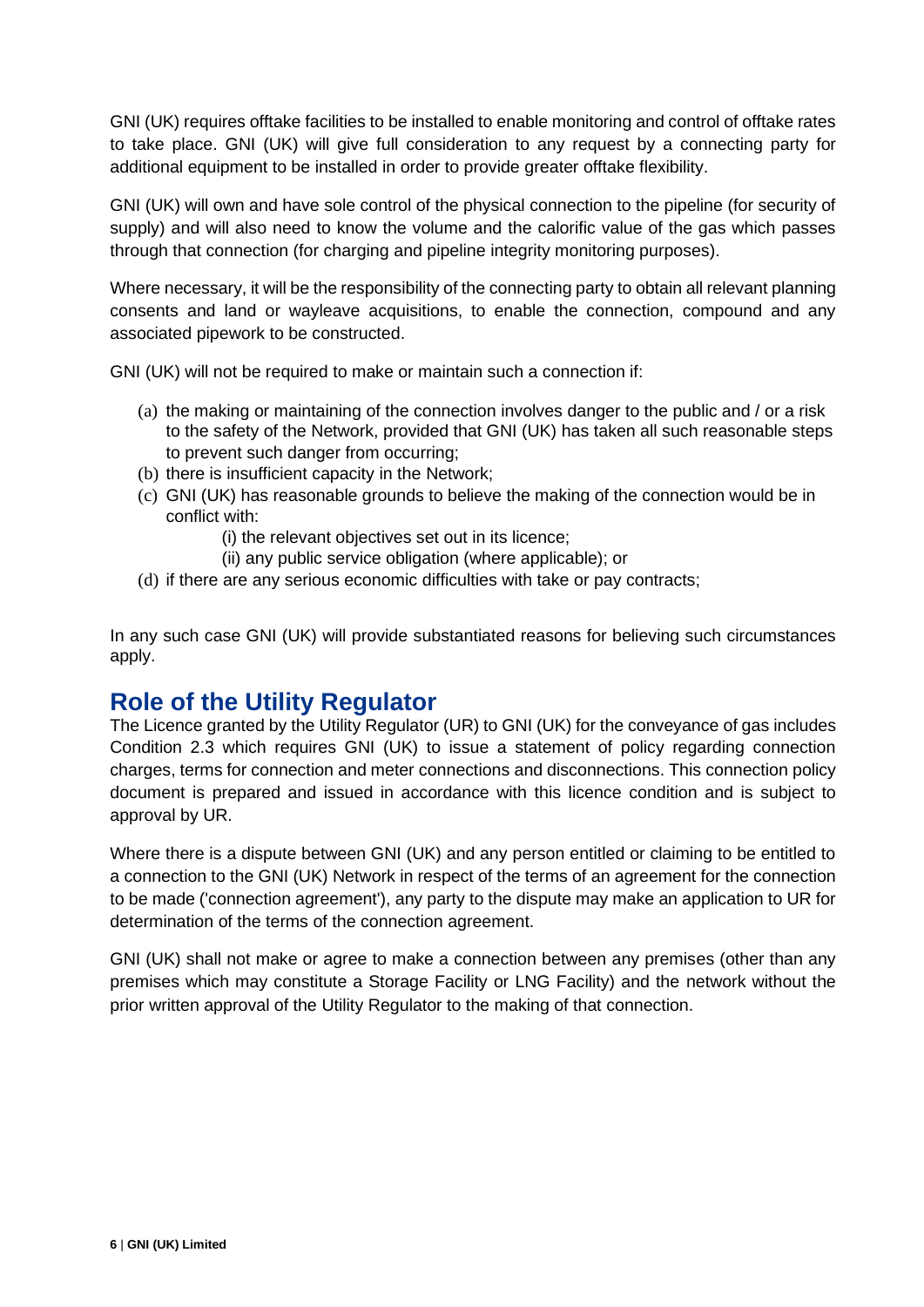### <span id="page-4-0"></span>2. Enquiry process and costs

GNI (UK) will enter into discussions for the provision of a connection to the GNI (UK) Transportation System on receipt of a bona-fide request. A connection request is initiated by the completion of a Gas Transportation Enquiry Form (see Appendix 3) by a Connecting Party.

A "Connecting Party" is any entity that has formally applied for a connection to the GNI (UK) Network under this Connection Policy.

The connection process comprises three stages, as outlined below:



#### <span id="page-4-1"></span>**Stage 1 – Enquiry**

When GNI (UK) receives a properly completed enquiry regarding a new connection to the GNI (UK) Transportation System, a budget estimate of the connection costs will be provided to the Connecting Party within 28 business days (excluding timelines associated with Utility Regulator approvals as per section 1.0 Introduction - Role of the Utility Regulator), the estimate will be based on the following indicative scope:

- (a) hot tap, remotely operated valve, bypass, insulation joint and associated pipework, C&I equipment;
- (b) security fence around the connection compound;
- (c) a prefabricated telemetry kiosk, not a building;
- (d) minimum lighting;
- (e) no vehicular access inside the compound;
- (f) all civils and ground works inside the compound;
- (g) minimum modifications required to the GNI (UK) SCADA system; and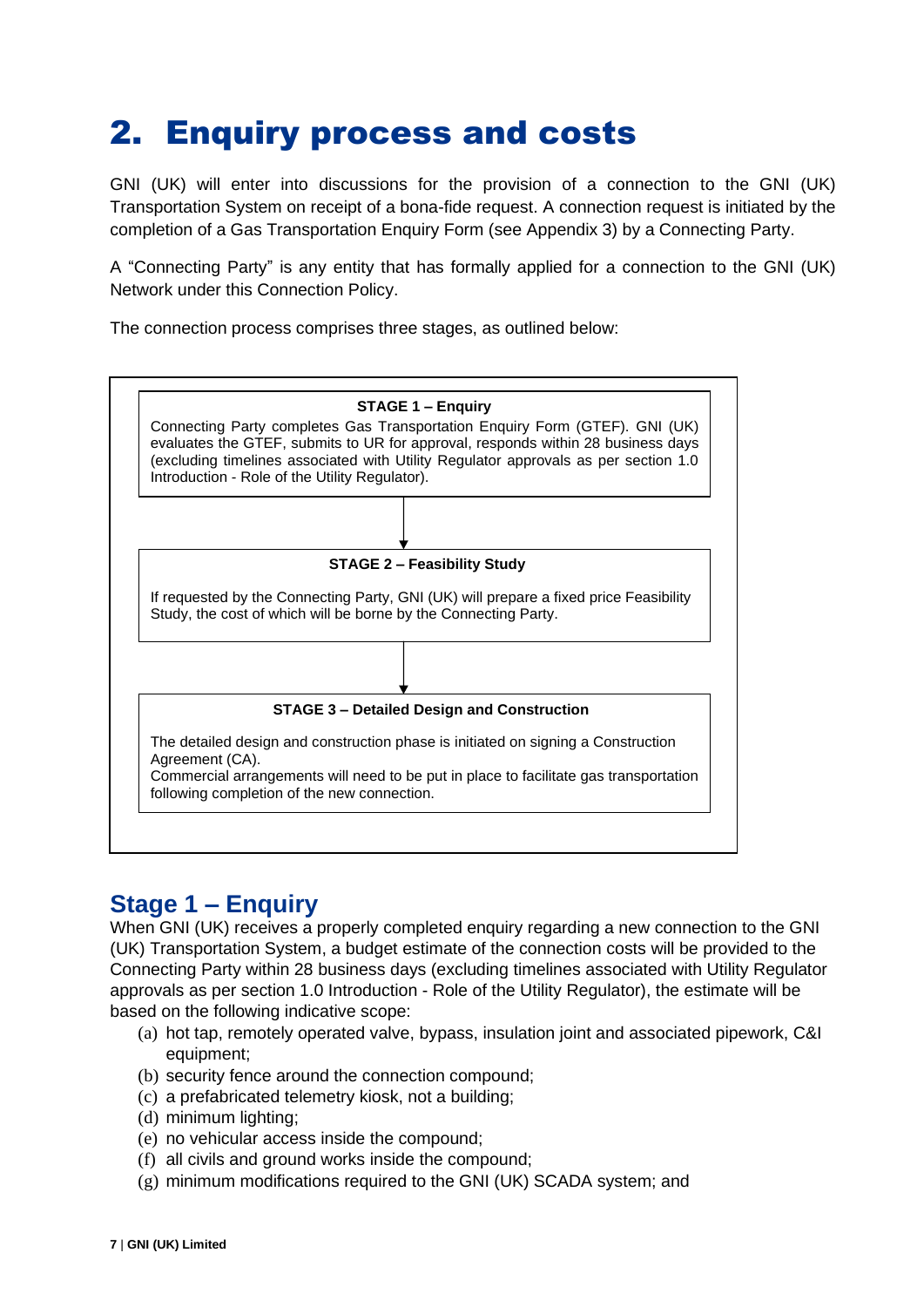(h) the provision of the land for permanent and temporary works by the connecting party at nil cost to GNI (UK).

The budget estimate information will be based on various assumptions including:

- (a) planning consent (including environmental impact and environmental statement) being undertaken and obtained by the Connecting Party for the GNI (UK) installation;
- (b) no technical restrictions;
- (c) no major underground problems;
- (d) the availability of all utilities at the connection site during construction and operation;
- (e) the termination of GNI (UK) connection work outside the GNI (UK) compound in a dome end; and
- (f) vehicular access to the connection location

The budget estimate may include a list of additional assumptions used in the development of the budget estimate and/or a list of any conditions upon which the budget estimate is based.

Within 10-days of receiving a request for a connection to the Network, the applicant will be advised that UR approval is needed for a connection and that GNI (UK) shall submit a copy of the connection request to UR, together with such supporting information as UR may reasonably require for the purposes of its approval decision.

#### <span id="page-5-0"></span>**Stage 2 – Feasibility Study**

If the Connecting Party wishes to pursue the enquiry further, then GNI (UK) will prepare a feasibility study, the cost of which will be borne by the Connecting Party. If, in the future, the project goes ahead, then this may form part of the overall final connection charge.

The feasibility study package will normally include:

standard drawings of the connection including layouts, line diagrams and materials schedules;

- (a) a draft Construction Agreement for the connection to the GNI (UK) Transportation System;
- (b) in the case of a Connected Pipeline System, an initial draft of a Connected Systems Agreement between GNI (UK) and the Connected System Operator;
- (c) an outline provisional programme including dates which will be subject to confirmation by GNI (UK); and
- (d) a fixed price (with validity period) and timescales for payment of instalments.

The standard drawings will not be site specific as these will be prepared at the detail design stage. However, the drawings will indicate the normal installation requirements and layout together with a list of materials required, typical fencing details and Control & Instrumentation (C & I) equipment layouts. The package will also include an itemised breakdown of the budget price that will be discussed with the Connecting Party during the presentation of the report.

#### <span id="page-5-1"></span>**Stage 3 – Detailed Design And Construction**

If the Connecting Party wishes to progress the project to the detail design and construction stage, then it will be required to enter into a Construction Agreement. In the case of a connected pipeline system the Connecting Party will also be required to enter into a Connected Systems Agreement.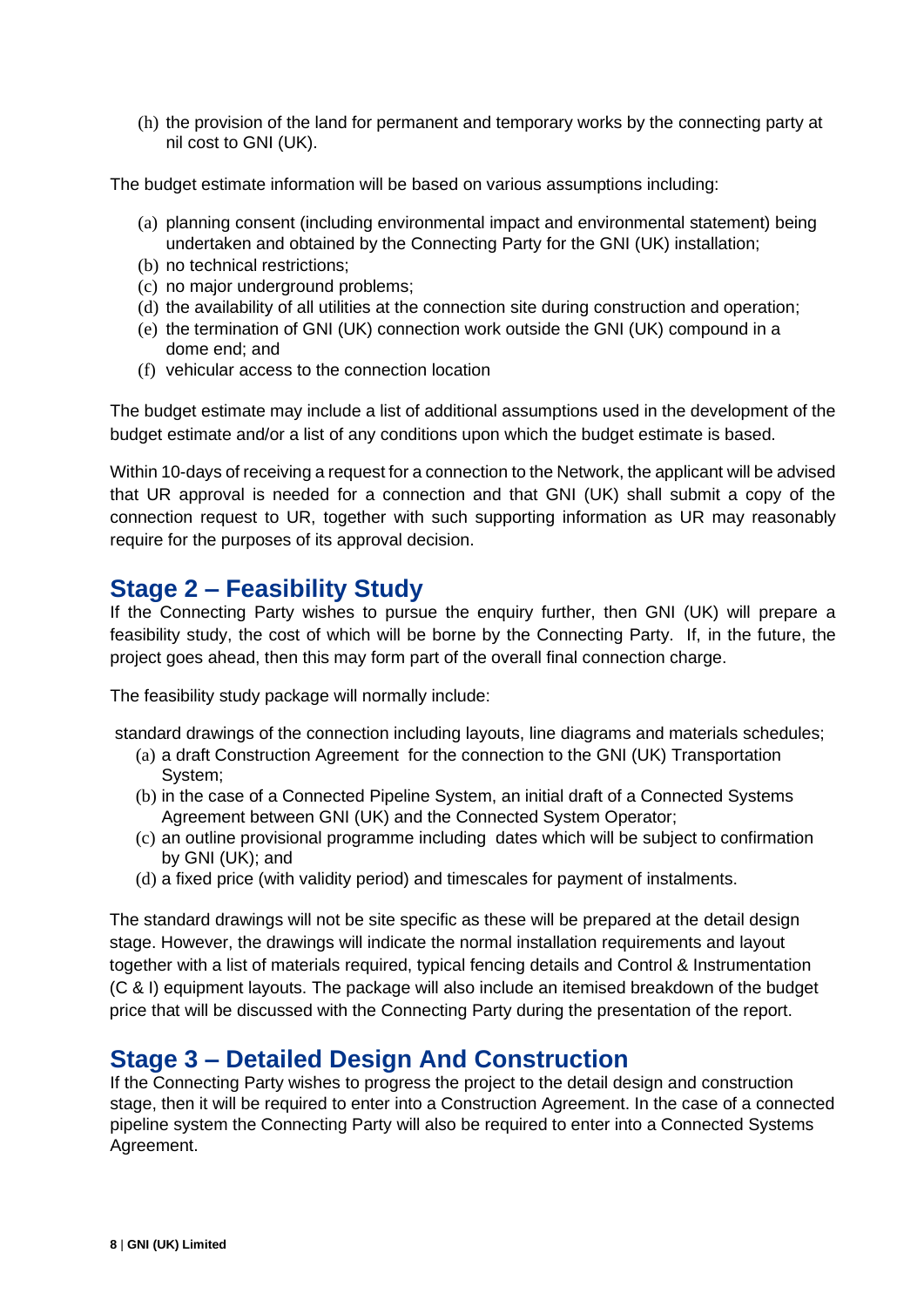### <span id="page-6-0"></span>3. Technical and Operational **Requirements**

For the purposes of this policy, a Connection is defined as:

"the physical tie-in (normally a hot tap) at the pipeline, including the Remotely Operable Valve (ROV) and associated telemetry system and modifications to existing control systems, which GNI (UK) will design, construct, operate, maintain and own, plus the right to agree to the meter installation, which may be designed, constructed, operated, maintained and owned by others."

For a new connection, GNI (UK) will be responsible for the hot tap, bypass and associated materials. It will be the responsibility of the Connecting Party to ensure that its equipment is 'fit for purpose' and designed in accordance with relevant codes and specifications. All connections should be designed generally in accordance with the requirements of the Institution of Gas Engineers Recommendation IGE/TD/1 and IGE/TD/13 or such other standards notified by GNI (UK) to the Connecting Party. GNI (UK) will, on request, supply the Connecting Party with a list of the relevant standards.

<span id="page-6-1"></span>The following sections outline the technical and operational requirements in general terms.

#### **Connection of Measurement Equipment**

Provision and installation of gas measurement equipment may be undertaken by the Connecting Party or GNI (UK). In all cases the measurement equipment is to be designed and built to a standard specified and approved by GNI (UK). In all cases, the relevant metering signals will be transmitted to the GNI (UK) connection site in a form specified by GNI (UK), for relaying to GNI (UK)'s control centre.

In all cases, for new connections, GNI (UK) requires that suitable measurement equipment should be sited at, or immediately adjacent to, the connection point to the GNI (UK) Transportation System. It may, in certain circumstances, be designed and constructed by others, with the GNI (UK) connection (the hot tap, ROV and telemetry system) either separately fenced off, or in the same compound, providing the developer's/operator's security measures are adequate.

Where a Connecting Party owns the measurement system, and is therefore responsible for the design, operation and maintenance of this equipment, GNI (UK) will require:

- (a) the right to witness the calibration of the measurement system;
- (b) the right to audit and test the measurement system;
- (c) the measurement system installation to comply with any code of practice required by GNI (UK) and/or a competent authority (including the UR);
- (d) evidence regarding the continued certainty of measurement, and the maintenance, calibration and re-calibration procedures; and
- (e) predetermined disputes procedures in cases where the uncertainty of measurement is disputed including, where appropriate, provision for reference to an Expert

It is anticipated that the matters above will be addressed in the Connected Systems Agreement (see Commercial Arrangements section).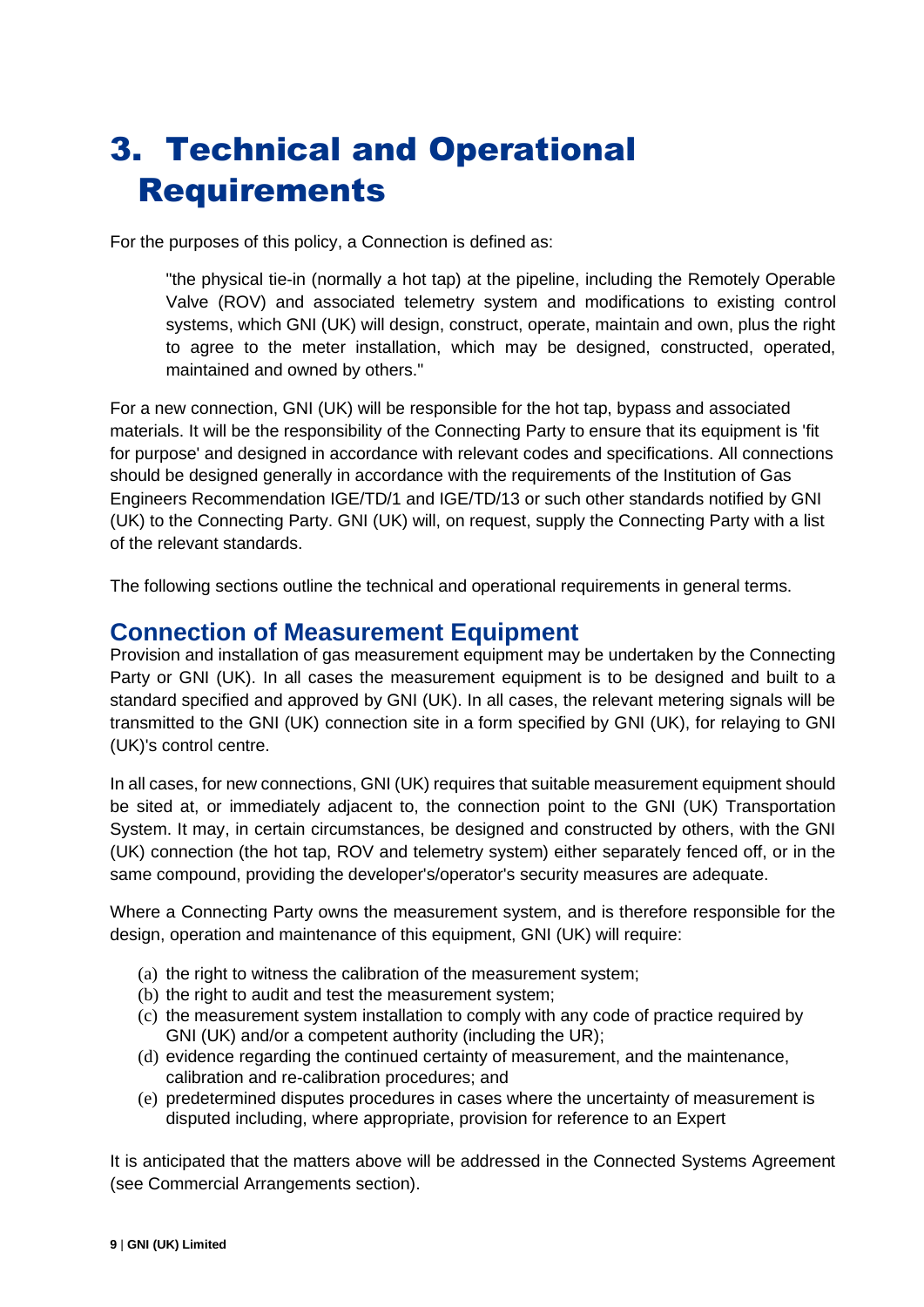#### <span id="page-7-0"></span>**Flow and CV Measurement**

Unless GNI (UK) notifies the Connecting Party of such other specifications to be applied, the flow measurement systems should be designed, built, installed and validated to BS7965, ISO 5167, ISO 5168, EN12261; and the CV measurement systems should be designed, built, installed and validated to ISO 10723:1995.

#### <span id="page-7-1"></span>**Communications Interface**

The signal type, quality and quantity will be discussed and agreed between GNI (UK) and the Connecting Party. Exchange of information may also be required regarding the status of the ROV, alarms and any other information required by GNI (UK) for the operation of the Transportation System.

<span id="page-7-2"></span>The telemetry system, as well as the range of the signals, will be determined at the detail design stage, and must be compatible with GNI (UK)'s control centre equipment. The telemetry system must be located at the GNI (UK) Connection, within the secure compound.

#### <span id="page-7-3"></span>**Other Issues**

The gas that passes through the connection from the GNI (UK) Transportation System needs to be measured for flow and, depending on location, for calorific value as determined by GNI (UK).

Depending on the size of load and the potential ramp rate, GNI (UK) may require volumetric control to allow it to control the quantities of gas passing through the Exit Point.

In order for others to design, construct, own, operate and maintain the connected equipment, GNI (UK) must be satisfied that:

- a) An appropriate measurement system (including filtration) is installed at the Exit Point from the GNI (UK) Transportation System;
- b) the proposed measurement system has the ability to calculate the flow and energy conveyed to a specified level of accuracy and over a range of turndown flow rates. Typically an accuracy of +/-1 % over the normal operating range of the measurement equipment should be achieved;
- c) the communications interface is compatible with GNI (UK) telemetry equipment;
- d) GNI (UK) has the right to witness periodic validations of the meter as well as the right to agree the design; and
- e) the system of calibration, verification and maintenance for the meter, together with service level agreements for the level of data is appropriate.

Before GNI (UK) agrees to pressurise the Connecting Party's facilities (including the filter/measurement equipment and pipeline) with commissioning gas, the GNI (UK) Project Manager shall require confirmation that the downstream facilities have been suitably tested and certified as fit for purpose, and also that all relevant commercial issues have been finalised to the satisfaction of GNI (UK).

Principally, for new connections this may include the agreement of and compliance with the terms of a Connection Agreement. Where the Connecting Party is intending to install a gas compressor or compressors downstream of the offtake, suitable protective devices to prevent back pressurisation into the GNI (UK) Transportation System must be installed.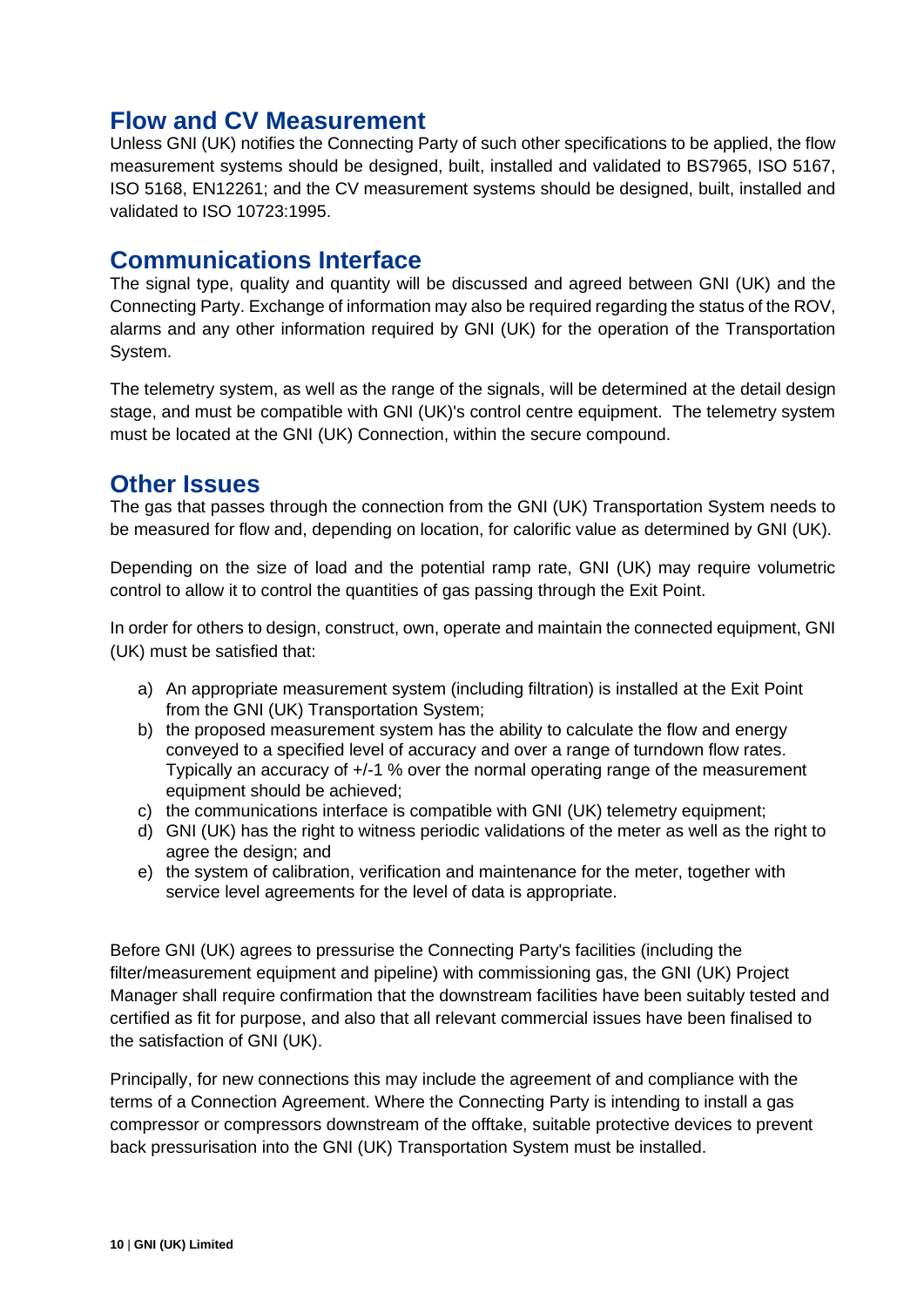#### **Gas Quality**

| <b>Characteristics as defined in Gas Safety (Management) Regulations (NI) 1997</b> |                                                                                                                                                                                                                                                                                                                                                          |  |
|------------------------------------------------------------------------------------|----------------------------------------------------------------------------------------------------------------------------------------------------------------------------------------------------------------------------------------------------------------------------------------------------------------------------------------------------------|--|
| <b>Characteristic</b>                                                              | <b>Value</b>                                                                                                                                                                                                                                                                                                                                             |  |
| <b>Hydrogen Sulphide</b>                                                           | Max 5mg/m3                                                                                                                                                                                                                                                                                                                                               |  |
| <b>Total Sulphur (including Hydrogen</b><br>Sulphide)                              | Max 50mg/m3                                                                                                                                                                                                                                                                                                                                              |  |
| <b>Hydrogen content</b>                                                            | Max 0.1%mol                                                                                                                                                                                                                                                                                                                                              |  |
| <b>Oxygen content</b>                                                              | Max 0.2%mol                                                                                                                                                                                                                                                                                                                                              |  |
| Impurities/ contaminants                                                           | Shall not contain solid, liquid or gaseous material<br>which may interfere with the integrity or operation<br>of pipes or any natural gas appliance which a<br>consumer or transporter could reasonably be<br>expected to operate. With respect to Mist, Dust,<br>Liquid gas delivered shall be technically free in<br>accordance with BS 3156 11.0 1998 |  |
| Hydrocarbon & water dewpoint                                                       | Shall be at such levels that they do not interfere with<br>the integrity or operation of pipes or any natural gas<br>appliance which a consumer or transporter could<br>reasonably be expected to operate.                                                                                                                                               |  |
| <b>Wobbe Number</b>                                                                | 47.20 MJ/m3 - 51.41 MJ/m3                                                                                                                                                                                                                                                                                                                                |  |
| <b>Incomplete Combustion Factor</b>                                                | $\leq 0.48$                                                                                                                                                                                                                                                                                                                                              |  |
| <b>Soot Index</b>                                                                  | $\leq 0.60$                                                                                                                                                                                                                                                                                                                                              |  |
| Characteristics as defined by the Transporter acting as RPO                        |                                                                                                                                                                                                                                                                                                                                                          |  |
| <b>Characteristic</b>                                                              | Value                                                                                                                                                                                                                                                                                                                                                    |  |
| <b>Water content</b>                                                               | 50mg/m3                                                                                                                                                                                                                                                                                                                                                  |  |
| <b>Gross Calorific Value</b>                                                       | 36.9 to 42.3 MJ/m <sub>3</sub> (Real Gross Dry)                                                                                                                                                                                                                                                                                                          |  |
| <b>Carbon Dioxide</b>                                                              | Max 2.5%mol. Limit will not be considered breached<br>if the total inerts in the gas is low in the opinion of<br>the Transporter.                                                                                                                                                                                                                        |  |
| <b>Odour</b>                                                                       | Gas delivered shall have no odour that might<br>contravene the obligation of the transporter to<br>transmit gas which possesses a distinctive and                                                                                                                                                                                                        |  |
|                                                                                    | characteristic odour. Where the transporter requires<br>gas to be odourised, the gas shall be odourised in<br>accordance with the following specification: Odour<br>intensity of 2 Olfactory degrees on the Sales Scale<br>(Ref - IGE/SR/16/1989), or such other specification<br>determined by the transporter acting as a RPO.                         |  |
| <b>Delivery Temperature</b>                                                        | 1 to 38 C                                                                                                                                                                                                                                                                                                                                                |  |
| <b>Organo Halides</b>                                                              | Max $1.5mg/m3$                                                                                                                                                                                                                                                                                                                                           |  |
| Radioactivity                                                                      | Max 5 Becquerals/g                                                                                                                                                                                                                                                                                                                                       |  |

Standard Reference Conditions: Combustion reference temp=15 C, Volume unit=m3 at 15 C and 1.01325 bar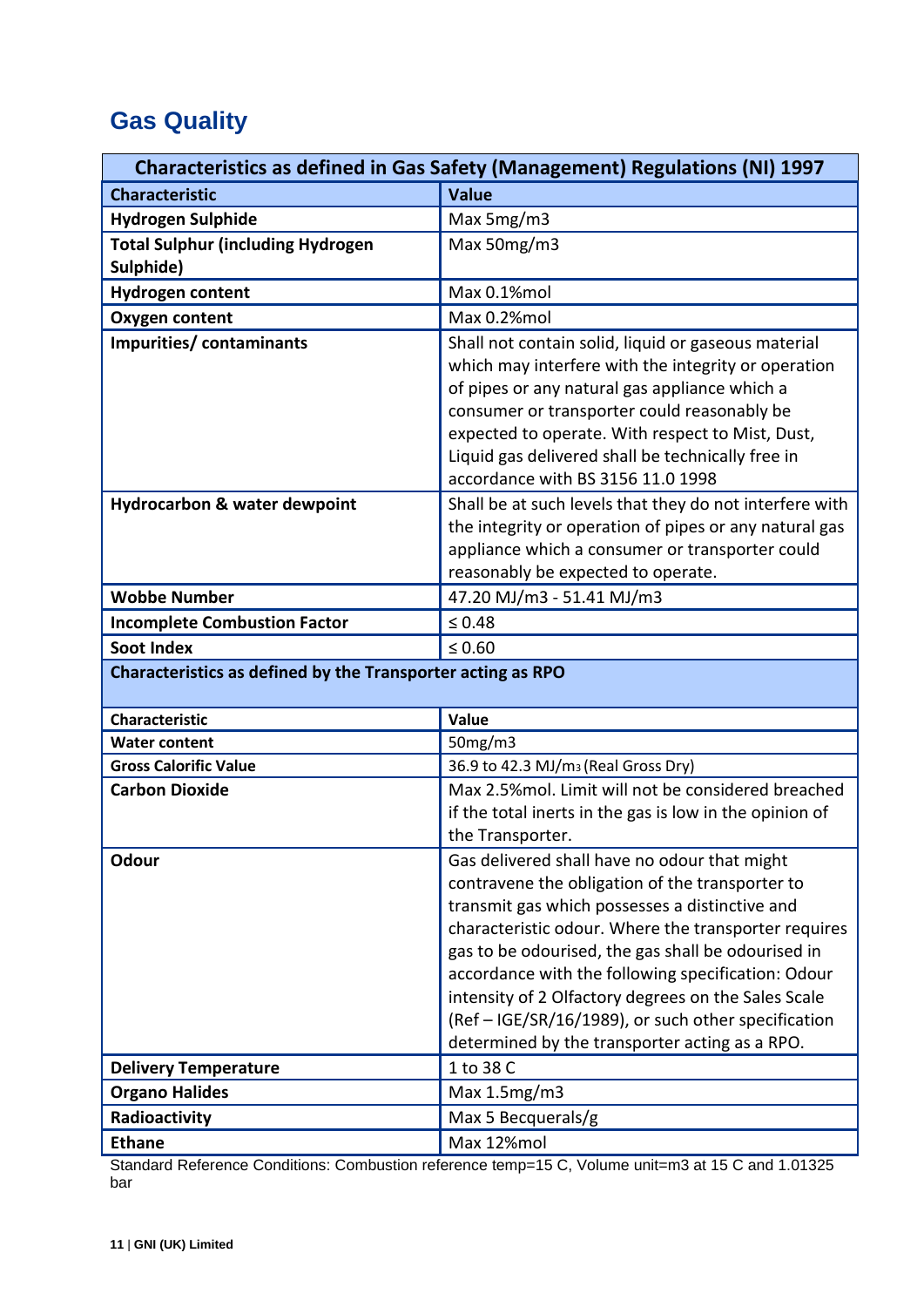### <span id="page-9-0"></span>4. Commercial Arrangements

The overall process, namely to provide Entry or Exit Capacity, is initiated as an enquiry, developed as a physical connection and concluded by commercial transportation arrangements specific to the GNI (UK) Transportation System, as part of the Northern Ireland Transportation System.

#### <span id="page-9-1"></span>**Construction Stage**

Once the feasibility study has been completed, the next stage is to go to the detailed design stage (Stage 3).

It will be necessary for the Connecting Party to obtain planning consent for the project.

GNI (UK) will assist by providing any relevant information as reasonably required by the Connecting Party or the planning authority. Detailed design and construction of the offtake by GNI (UK) will commence only after the signing of a Construction Agreement (CA) between GNI (UK) and the Connecting Party.

The CA will provide for GNI (UK) to design and build the facilities to agreed criteria by a certain date, and for the Connecting Party to fully reimburse GNI (UK) and to provide GNI (UK) with timely and accurate information.

The Construction Agreement does not give the Connecting Party a right to tie-in to the GNI (UK) Transportation System, nor does it give the Connecting Party the right to offtake gas, nor does it place on GNI (UK) any obligation to reinforce the GNI (UK) Transportation System.

Shippers will contract with the Transporter for the right to have gas transported on the GNI (UK) Transportation System pursuant to the Code.

#### <span id="page-9-2"></span>**Transportation Stage**

In the case of a Connected Pipeline System, GNI (UK) and the operator of the connected pipeline must sign a Connected Systems Agreement before any tie-in between the two parties' systems can be completed. The Connected Systems Agreement will contain various site specific information including maintenance and emergency procedures and also sections related to technical matters including, but not limited to, pressure, ramp rates and notice periods. These technical matters will be dictated by the technical parameters agreed in the CA. The terms of the GNI (UK) code shall apply to all Exit Points from the GNI (UK) Transportation System.

Gas transportation may only take place following a nomination by a Shipper under the terms of the NI Network Gas Transmission Code.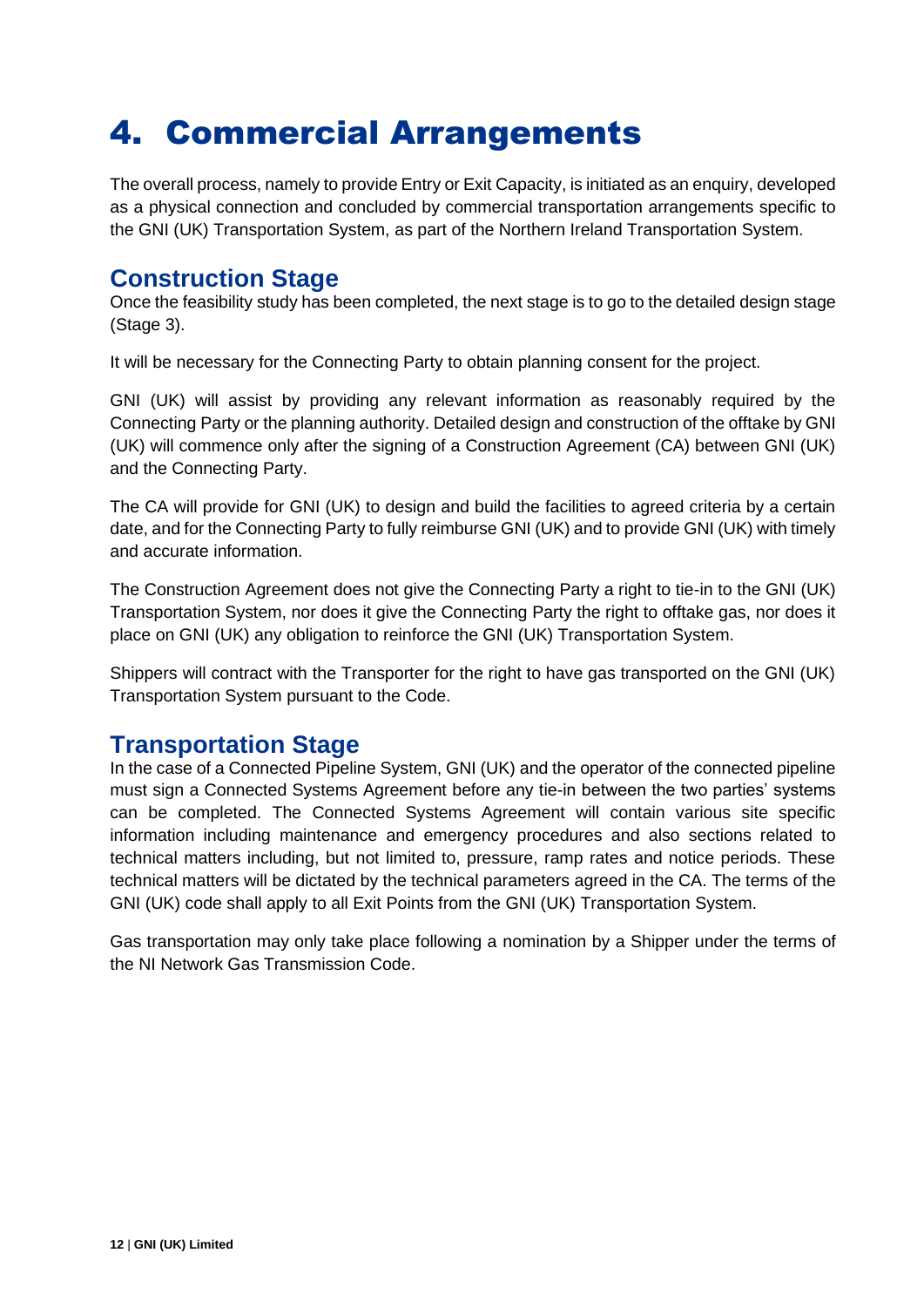### <span id="page-10-0"></span>5. Disconnections

GNI (UK) will discuss terms for disconnection from the pipeline system on a case by case basis with the end-user.

In the event that GNI (UK) receives a legitimate request to disconnect any measurement equipment, the party making the request shall bear the full cost of such disconnection. Such a cost shall cover the cost of the disconnection contractor plus an overhead to cover the Transporter's time.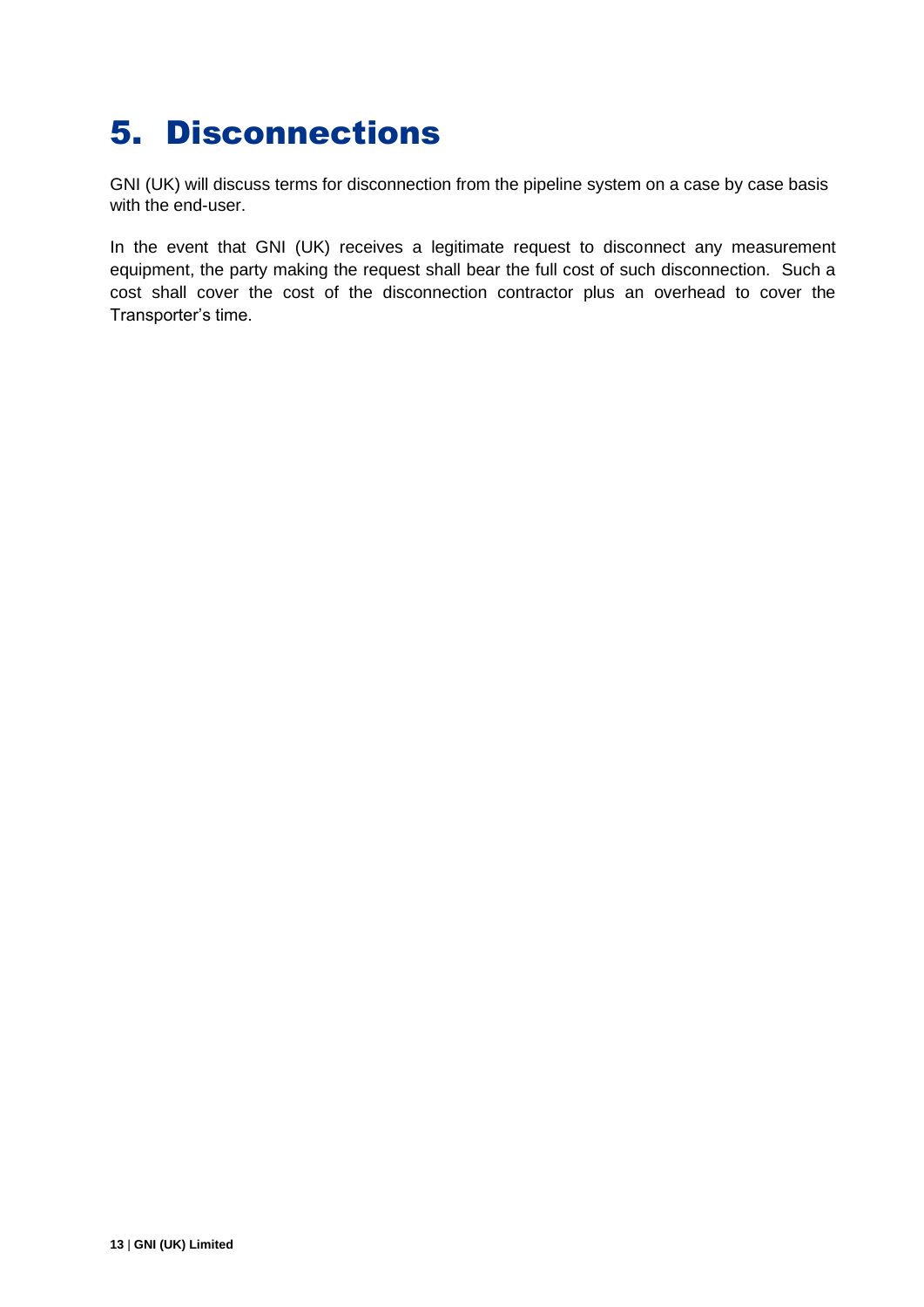### <span id="page-11-0"></span>6. Other Arrangements

#### <span id="page-11-1"></span>**Connection to Another Pipeline System**

In the case of a connection to another pipeline system the Connected System Operator shall agree procedures for interfacing with GNI (UK) to support the commercial arrangements. Some of these will form part of the Connected Systems Agreement, whilst others will address operational and safety areas including a requirement for the Connected System Operator to develop emergency procedures.

#### <span id="page-11-2"></span>**Entry Connections**

GNI (UK) will discuss terms for a connection to a pipeline system from which gas is to be conveyed into the GNI (UK) Transportation System on a case by case basis.

The location of the connection point would be agreed between the Applicant and GNI (UK). The costs would include the equipment and construction costs of the physical connection, metering, quality monitoring and odorisation, if not already undertaken. All gas entering the Network will comply with the GNI (UK) gas quality specification.

#### <span id="page-11-3"></span>**Storage Facilities**

GNI (UK) will discuss terms for a connection to a Storage Facility from which gas is to be conveyed into or from the GNI (UK) Transportation System on a case by case basis.

The location of the Storage Facility would be agreed between the Applicant and GNI (UK). The costs would include the equipment and construction costs of the physical connection, metering, quality monitoring and odorisation, if not already undertaken. All gas entering the Network will comply with the GNI (UK) gas quality specification.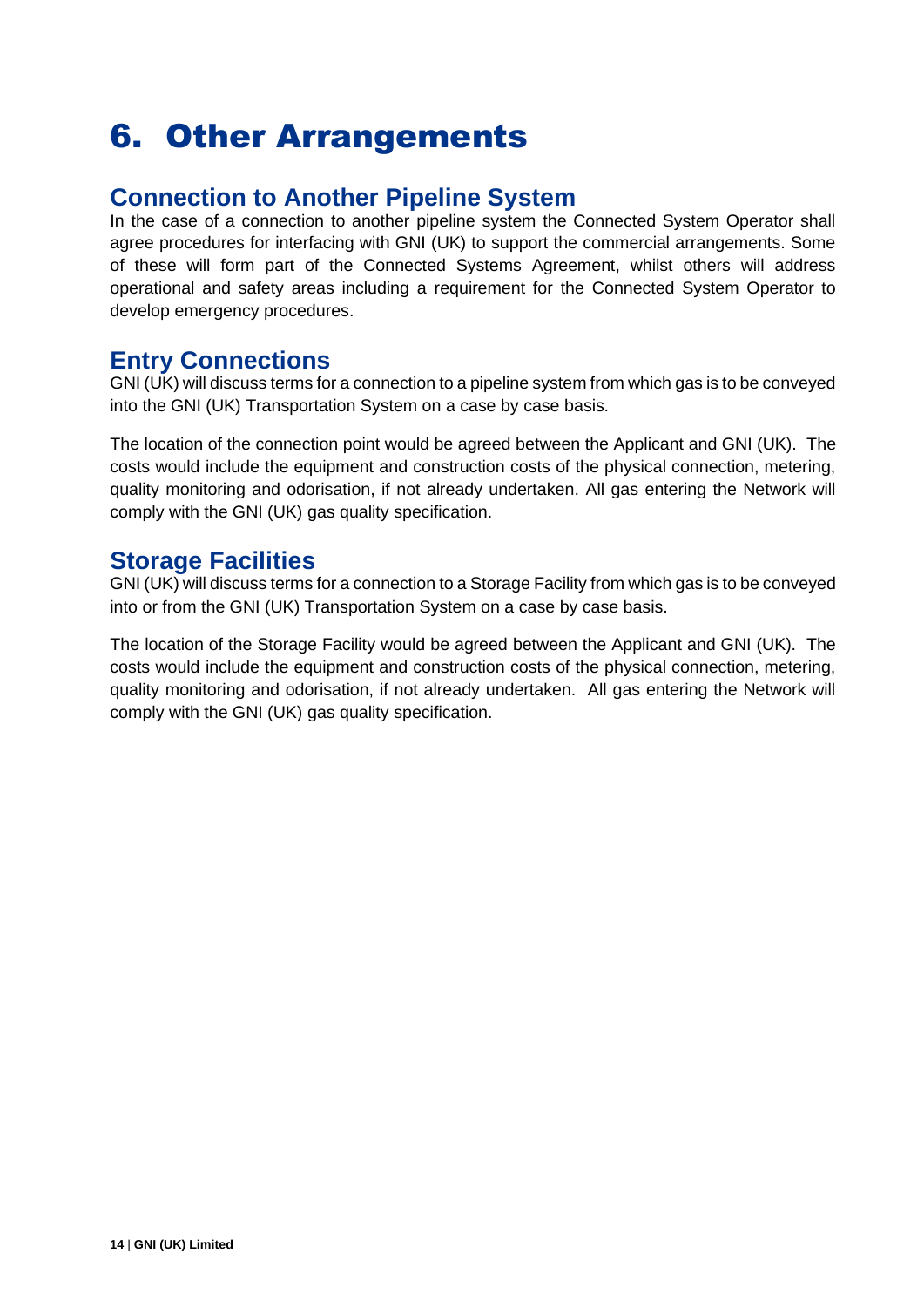### <span id="page-12-0"></span>Appendix 1: Indicative Estimated Costs Of Offtakes

Indicative approximate costs at 2019 rates are in the following ranges depending on requirements for an AGI, distance from the existing network, regulator capacity, filters and heating. The full costs of making any connection, including project management costs, will be borne by the party wishing to connect to the Network and no element of such connection capital costs will be passed on to other users of the Network.

| <b>PEAK FLOW (scm/hour)</b> | <b>COST RANGE (£000)</b> |
|-----------------------------|--------------------------|
| 850                         | 1500-2,550               |
| 5,670                       | 1,600-2,800              |
| 14,150                      | 1,880-3,200              |
| 28,300                      | 2,100-3,600              |
| 56,600                      | 2,400-5,000              |
| 141,500                     | 2,750-6,850              |
| 283,000                     | 3,500-8,400              |

**Table: Indicative Estimated Costs of Offtakes**

These cost ranges are provided for information only. Any Connecting Party wishing to be connected to the GNI (UK) Transportation System should contact GNI (UK) for a budget estimate, as outlined in Section 5.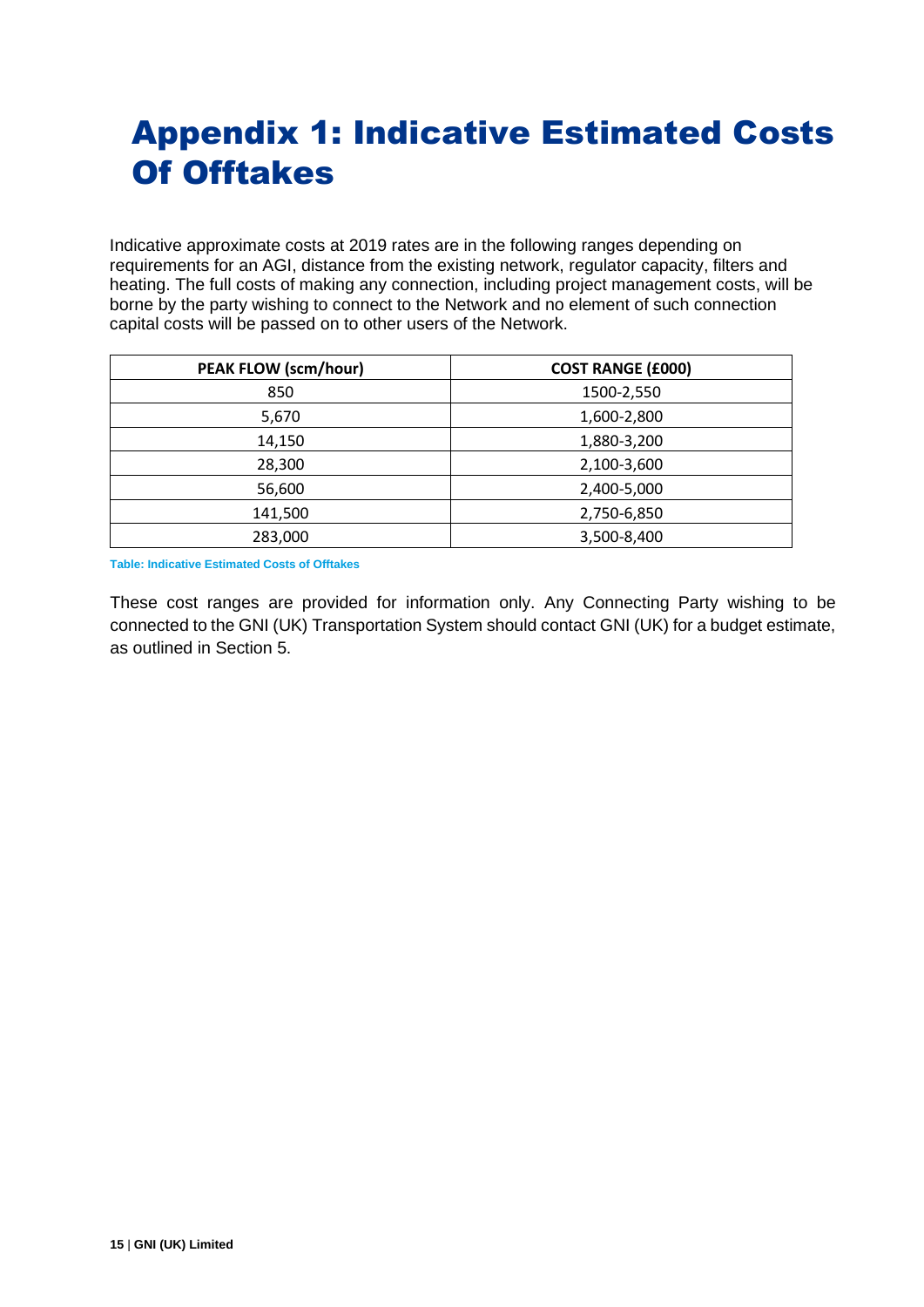### <span id="page-13-0"></span>Appendix 2 - Connection Process Flow Diagram